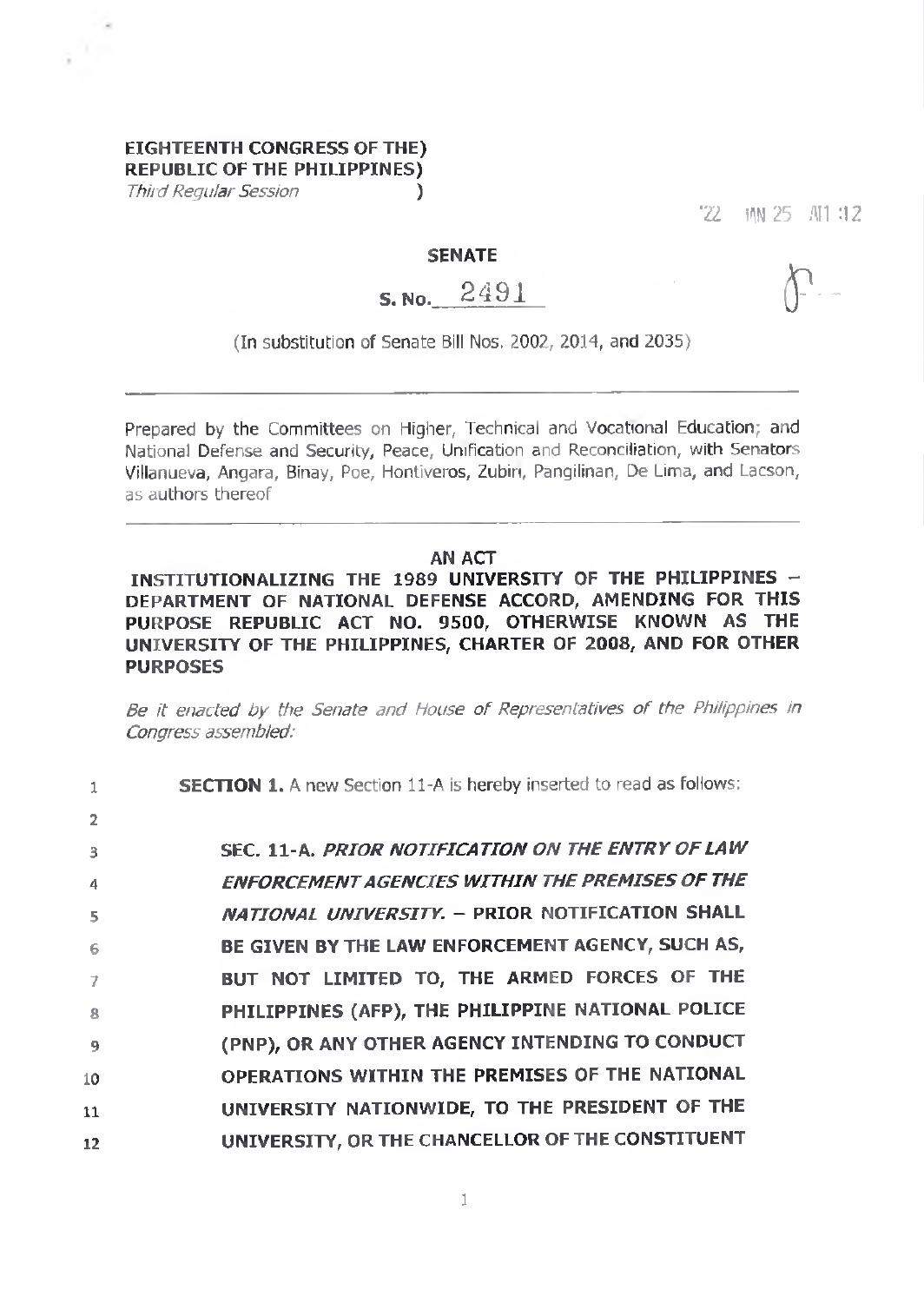

**1**

**2**

**3**

**4**

**5**

**6**

**7**

**UNIVERSITY, OR THE DEAN OF THE REGIONAL UNIT CONCERNED, OR THEIR RESPECTIVE OFFICERS-IN-CHARGE, IN THE EVENT OF THEIR ABSENCE, WHEN THE SITUATION SO WARRANTS.**

**SEC. 2. A new Section 11-B is hereby inserted to read as follows:**

**8 9 10 11 12 13 14 15 16 17 18 19 20 21 SEC. 11-B.** *PROHIBITION ON THE ENTRY OF LAW ENFORCEMENT AGENCY PERSONNEL WITHIN THE PREMISES OF THE NATIONAL UNIVERSITY.* **- EXCEPT IN CASES OF HOT PURSUIT AND SIMILAR OCCASIONS OF EMERGENCY, OR IF INDISPENSABLY NECESSARY IN THE MAINTENANCE OF SECURITY, PEACE AND ORDER AS DETERMINED BY THE PRESIDENT OF THE UNIVERSITY, OR CHANCELLOR OF THE CONSTITUENT UNIVERSITY, OR THE DEAN OF THE REGIONAL UNIT CONCERNED, OR THEIR RESPECTIVE OFFICERS-IN-CHARGE IN THE EVENT OF THEIR ABSENCE, NO MEMBER OF A LAW ENFORCEMENT AGENCY OR ANY PERSON/S ACTING ON THEIR BEHALF SHALL ENTER THE PREMISES OF THE NATIONAL UNIVERSITY.**

**22**

**23 24 25 26 WHENEVER REQUESTED BY LAW ENFORCERS, THE APPROPRIATE UNIVERSITY OFFICIALS SHALL EXTEND THE NECESSARY ASSISTANCE IN LAW ENFORCEMENT WITHIN THE PREMISES OF THE CAMPUSES.**

**27**

**28 29 30 31 32 WHENEVER THE PRESIDENT OF THE UNIVERSITY, OR THE CHANCELLOR OF THE CONSTITUENT UNIVERSITY, OR THE DEAN OF THE REGIONAL UNIT CONCERNED, OR THEIR RESPECTIVE OFFICERS-IN-CHARGE IN THE EVENT OF THEIR ABSENCE, DETERMINES THAT THE ASSISTANCE OF**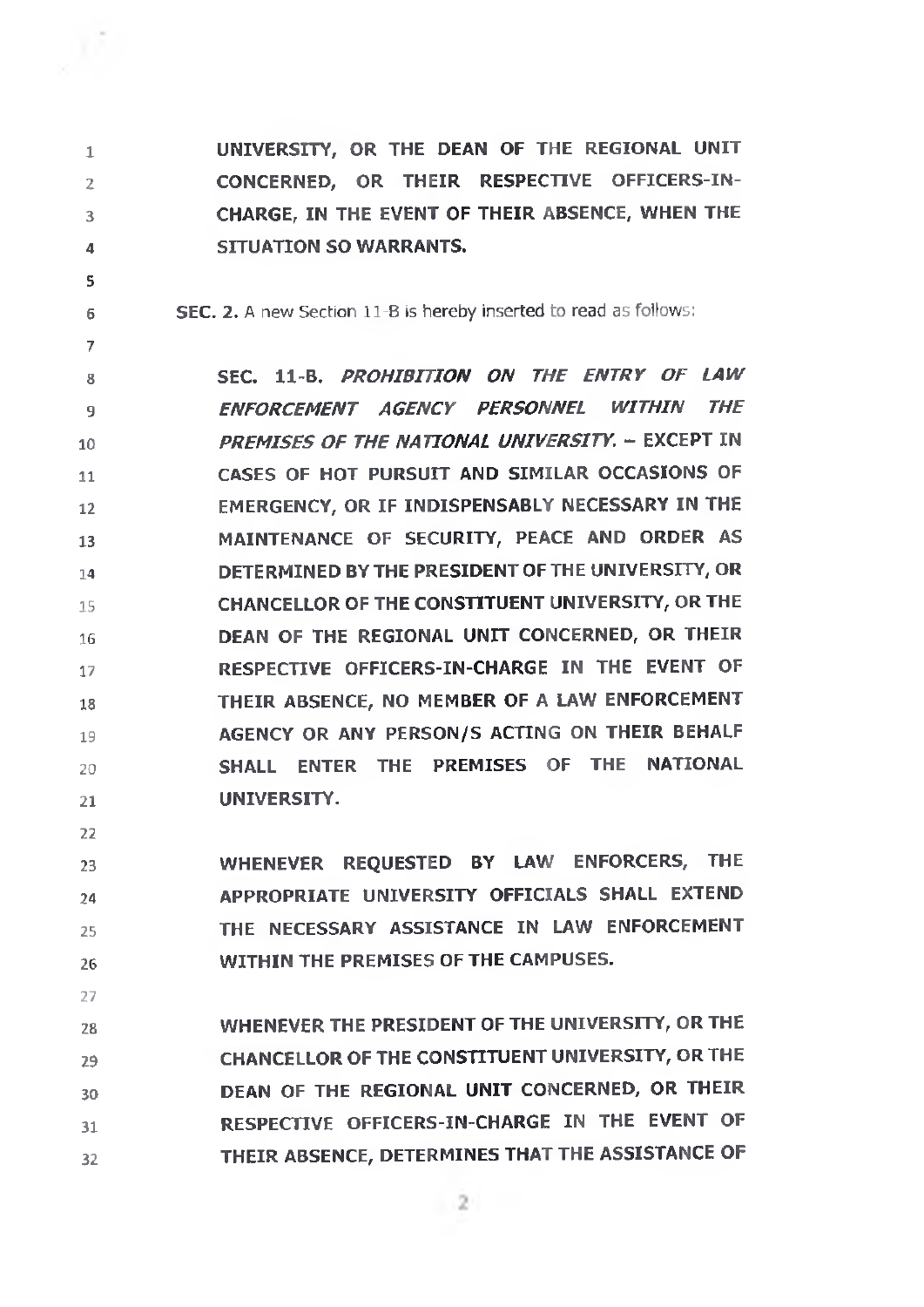**1 2 3 4 5 6 7 8 9 THE AFP, THE PNP, OR OTHER LAW ENFORCEMENT AGENCY IS INDISPENSABLE TO THE MAINTENANCE OF SECURITY AND PEACE AND ORDER WITHIN THE UNIVERSITY PREMISES, THE SAID OFFICIAL SHALL SO INFORM IN WRITING THE HEAD OF THE AFP, PNP, OR OTHER LAW ENFORCEMENT AGENCY UNIT IN THE AREA, AND THE LATTER SHALL PROMPTLY DISPATCH SUCH ASSISTANCE AS MAY BE WARRANTED BY THE CIRCUMSTANCES.**

**10**

**11 12 13 14 15 16 17 IN CASE THE REQUEST FOR ASSISTANCE IS GRANTED, ONLY UNIFORMED MEMBERS OF THE AFP, PNP, OR OTHER LAW ENFORCEMENT AGENCIES IN PROPER UNIFORM AND WITH PROPER IDENTIFICATION SHALL BE ALLOWED ENTRY INTO THE CAMPUS OR REGIONAL UNIT CONCERNED, EXCEPT WHERE THE ASSISTANCE REQUESTED SPECIFIES OTHERWISE.**

**18 SEC. 3. A new Section 11-C is hereby inserted to read as follows:**

**19**

**20 21 22 23 24 25 26 27 28 29 30 31 SEC. 11-C.** *SERVICE AND EXECUTION OF WARRANTS. -* **THE SERVICE OR EXECUTION OF SEARCH, ARREST, DEPORTATION, OR ANY OTHER WARRANT ON ANY STUDENT, FACULTY, OR PERSONNEL, REGARDLESS OF THEIR STATUS OF ENROLLMENT, ENGAGEMENT OR ARRANGEMENT, AND/OR INVITED GUESTS OR PARTICIPANTS IN ANY OFFICIAL ACTIVITY, SHALL BE IN ACCORDANCE WITH THE RULES AND REGULATIONS PROMULGATED BY THE SUPREME COURT OR OTHER APPROPRIATE GOVERNMENT AGENCY, AS MAY BE APPLICABLE, AND AS FAR AS PRACTICABLE, WITH PRIOR NOTIFICATION TO THE PRESIDENT OF THE UNIVERSITY,**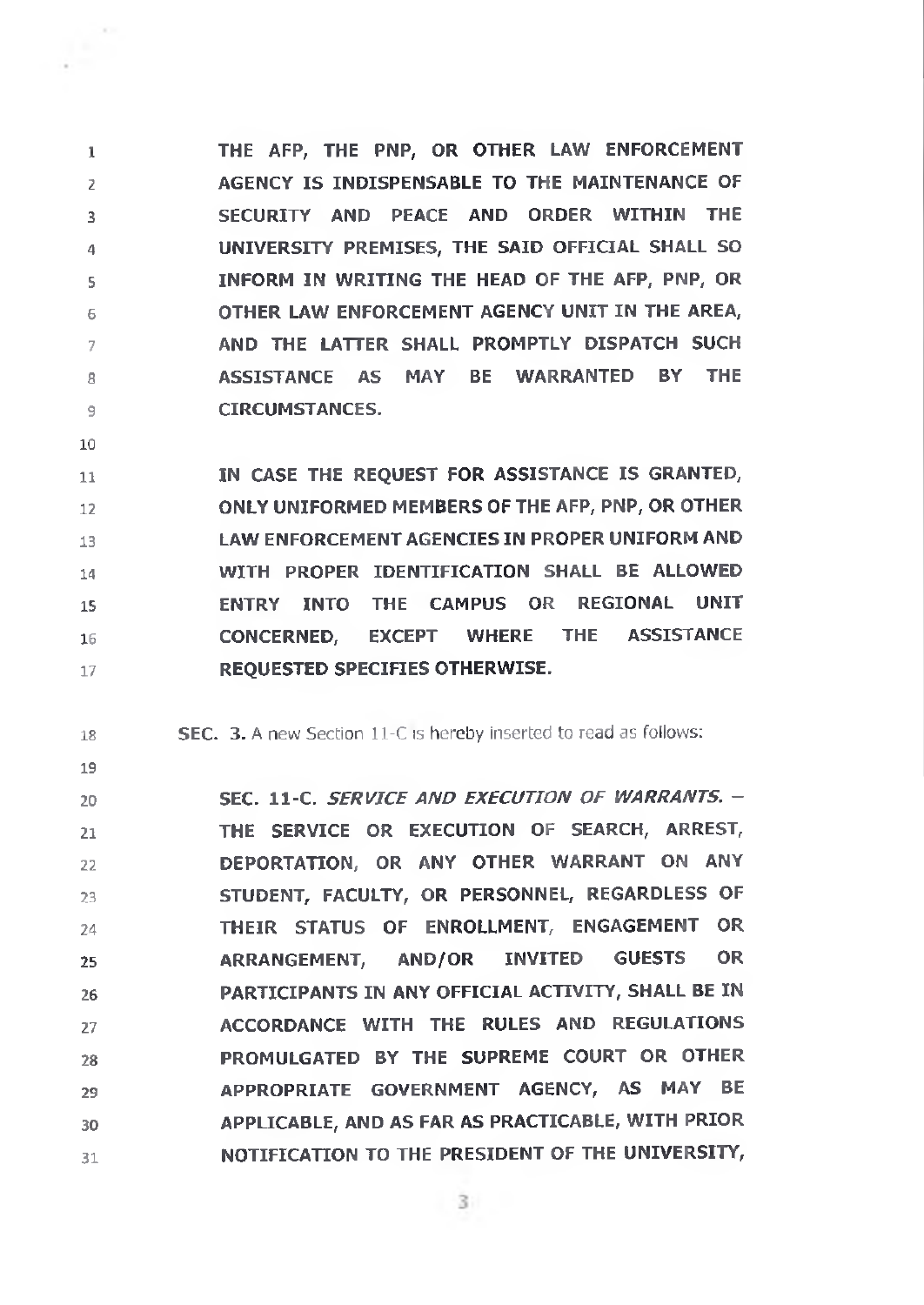**1 2 3 4 5 6 OR THE CHANCELLOR OF THE CONSTITUENT UNIVERSITY, OR THE DEAN OF THE REGIONAL UNIT CONCERNED, OR THEIR RESPECTIVE OFFICERS-IN-CHARGE IN THE EVENT OF THEIR ABSENCE. THE SAME REQUIREMENT OF NOTIFICATION APPLIES TO ANY ORAL OR WRITTEN INVITATION FOR QUESTIONING OR SIMILAR PURPOSES.**

**8 9 10 11 12 13 14 15 16 IN CASE OF PRIOR NOTIFICATION, THE PARTY SERVING OR EXECUTING THE WARRANT SHALL COORDINATE CLOSELY WITH MEMBERS OF THE CAMPUS SECURITY GROUP WHO SHALL ACCOMPANY AND ASSIST SUCH PARTY IN THE SERVICE OR EXECUTION OF THE WARRANTS. SIMILARLY, NO WARRANT SHALL BE SERVED OR EXECUTED WITHOUTTHE PRESENCE OF AT LEAST TWO (2) U.P. FACULTY MEMBERS DESIGNATED BY THE APPROPRIATE U.P. OFFICIAL.**

**17**

**23**

**24**

**25**

**7**

**18 19 20 21 22 IF PRIOR NOTIFICATION IS NOT PRACTICABLE, A REPORT ON THE SAME SHALL BE SUBMITTED TO THE CONCERNED U.P. OFFICIAL IMMEDIATELY, BUT NOT LATER THAN TWENTY-FOUR (24) HOURS AFTER SUCH UNSUCCESSFUL ATTEMPT.**

**SEC. 4. A new Section 11-D is hereby inserted to read as follows:**

**26 27 28 29 30 31 32 SEC. 11-D.** *ARREST, DETENTION, AND CUSTODIAL INVESTIGATIONS. -* **THE ARREST OR DETENTION ANYWHERE IN THE PHILIPPINES OF ANY STUDENT, FACULTY, OR PERSONNEL, OR INVITED GUESTS OR PARTICIPANTS IN ANY OFFICIAL ACTIVITY SHALL BE REPORTED IMMEDIATELY BY THE RESPONSIBLE HEAD OF THE LAW ENFORCEMENT AGENCY EFFECTING THE ARREST**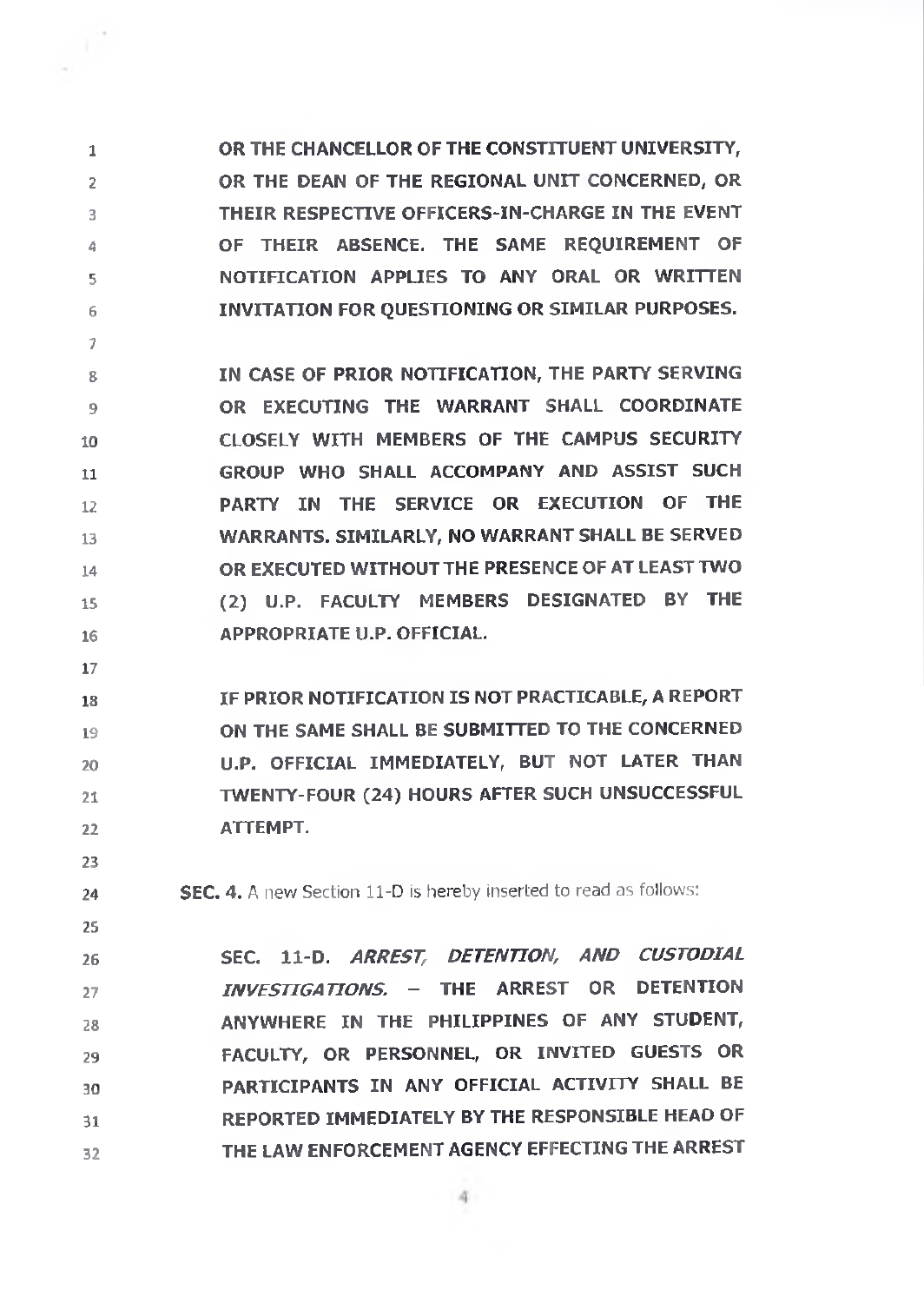**1 2 3 4 5 6 7 8 OR DETENTION TO THE PRESIDENT OF THE UNIVERSITY, OR THE CHANCELLOR OF THE CONSTITUENT UNIVERSITY, OR THE DEAN OF THE REGIONAL UNIT CONCERNED, OR THEIR RESPECTIVE OFFICERS-IN-CHARGE IN THE EVENT OF THEIR ABSENCE, WHO SHALL THEN TAKE THE NECESSARY ACTION. THE SAME PRIOR NOTIFICATION APPLIES TO ANY ORAL OR WRITTEN "INVITATION" FOR QUESTIONING OR SIMILAR PURPOSES.**

**10 11 12 13 14 15 16 17 18 19 20 21 22 23 NO STUDENT, FACULTY, PERSONNEL, OR SUCH INVITED GUEST/S OR PARTICIPANT/S REFERRED TO SHALL BE SUBJECTED TO CUSTODIAL INVESTIGATION WITHOUT PRIOR NOTICE TO THE PRESIDENT OF THE UNIVERSITY, OR THE CHANCELLOR OF THE CONSTITUENT UNIVERSITY, OR THE DEAN OF THE REGIONAL UNIT CONCERNED, OR THEIR RESPECTIVE OFFICERS-IN-CHARGE IN THE EVENT OF THEIR ABSENCE:** *PROVIDED,* **THAT SAID CUSTODIAL INVESTIGATION SHALL BE CONDUCTED IN THE PRESENCE OF THE COUNSEL OF CHOICE OF THE STUDENT, FACULTY, PERSONNEL, OR SUCH INVITED GUEST/S OR PARTICIPANT/S, OR WITH THE ASSISTANCE OF COUNSEL WHO SHALL BE APPOINTED FOR THEM BY THE AFOREMENTIONED OFFICIALS.**

**24 25**

**26**

**9**

**SEC. 5. A new Section 11-E is hereby inserted to read as follows:**

**27 28 29 30 31 32 SEC. 11-E.** *PROHIBITION ON THE AFP, PNPf AND OTHER LAW ENFORCEMENT AGENCIES TO INTERFERE WITH PEACEFUL PROTEST ACTIONS.* **- MEMBERS OF THE AFP, PNP, OR OTHER LAW ENFORCEMENT AGENCIES SHALL NOT INTERFERE WITH THE PEACEFUL PROTEST ACTIONS BY INDIVIDUALS OR GROUPS WITHIN THE PREMISES OF**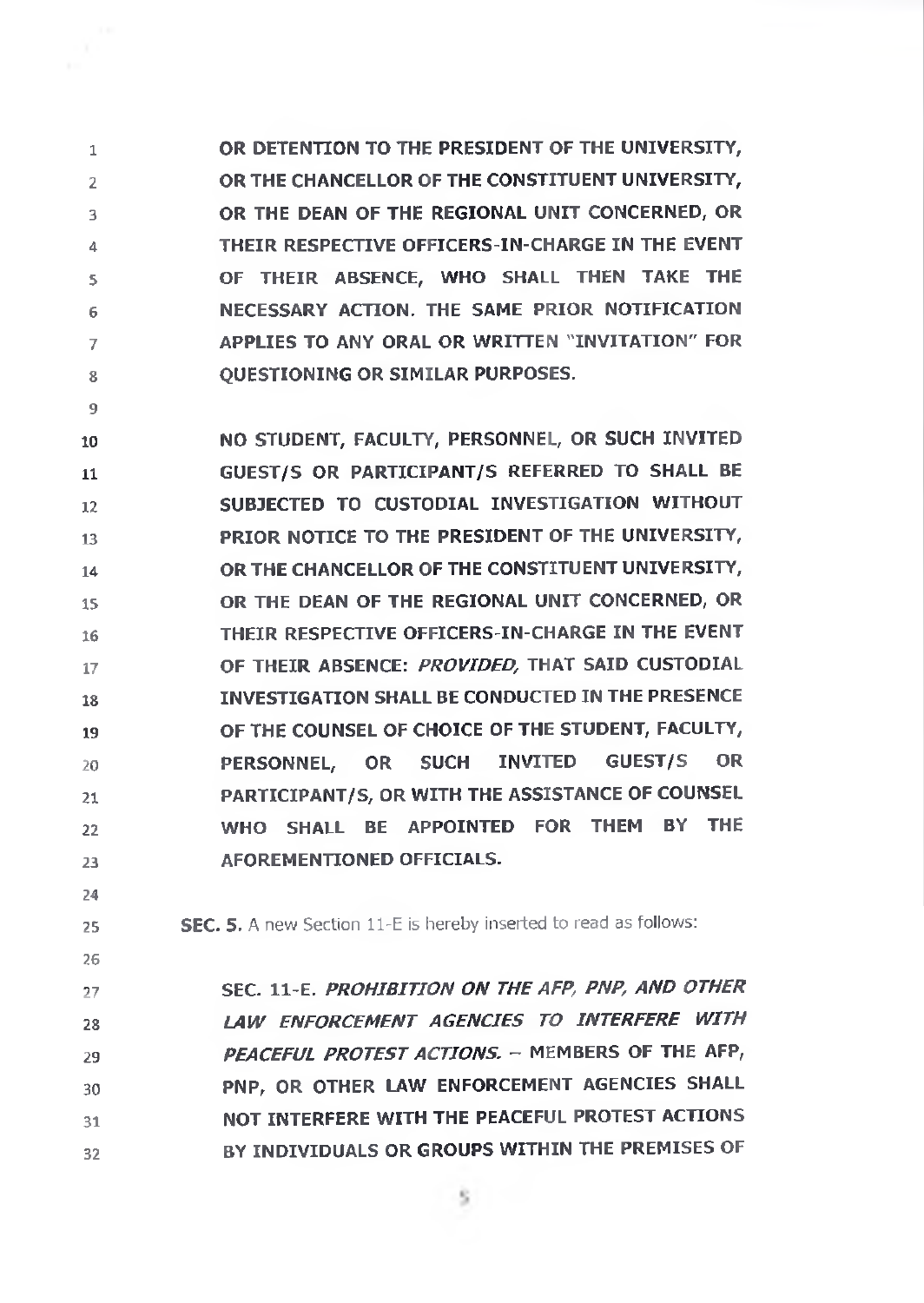**1 2 3 4 5 6 7 8 THE NATIONAL UNIVERSITY AND THOSE HELD OUTSIDE OF ITS PREMISES BY RECOGNIZED STUDENT ORGANIZATIONS, FOR WHICH A PRIOR NOTIFICATION HAVE BEEN MADE BY THE GROUP PARTICIPATING IN SUCH PEACEFUL PROTEST. UNIVERSITY OFFICIALS SHALL BE DEEMED RESPONSIBLE FOR THE BEHAVIOR OF THEIR STUDENTS, FACULTY, AND EMPLOYEES IN SUCH ACTIVITIES.**

**9 SEC. 6. A new Section 11-F is hereby inserted to read as follows:**

**11 12 13 14 15 16 17 18 SEC. 11-F.** *STRENGTHENING OF THE NATIONAL UNIVERSITY'S SECURITY, POLICE, AND FIREFIGHTING CAPABILITIES. -* **UNIVERSITY OFFICIALS SHALL ENDEAVOR TO STRENGTHEN THE SECURITY, CRIME RESPONSE AND PREVENTION, AND FIREFIGHTING CAPABILITIES OF THE NATIONAL UNIVERSITY TO PREVENT ITS CAMPUSES FROM BEING EXPLOITED BY MALEFACTORS OR CRIMINAL ELEMENTS.**

**20 21 22 23 24 25 26 27 28 29 UNIVERSITY OFFICIALS AND THE OFFICIALS OF SECURITY FORCES IN THE CAMPUSES, SUCH AS THE CAMPUS SECURITY GROUP, SHALL STRIVE TO COORDINATE CLOSELY, EFFICIENTLY, AND HARMONIOUSLY WITH THE LAW ENFORCEMENT AGENCIES TO ENSURE THE SAFETY OF STUDENTS, FACULTY, AND PERSONNEL OF THE NATIONAL UNIVERSITY, INVITED GUESTS AND PARTICIPANTS IN OFFICIAL ACTIVITIES, AS WELL AS THE RESIDENTS OF THE CAMPUSES.**

**30**

**10**

**19**

6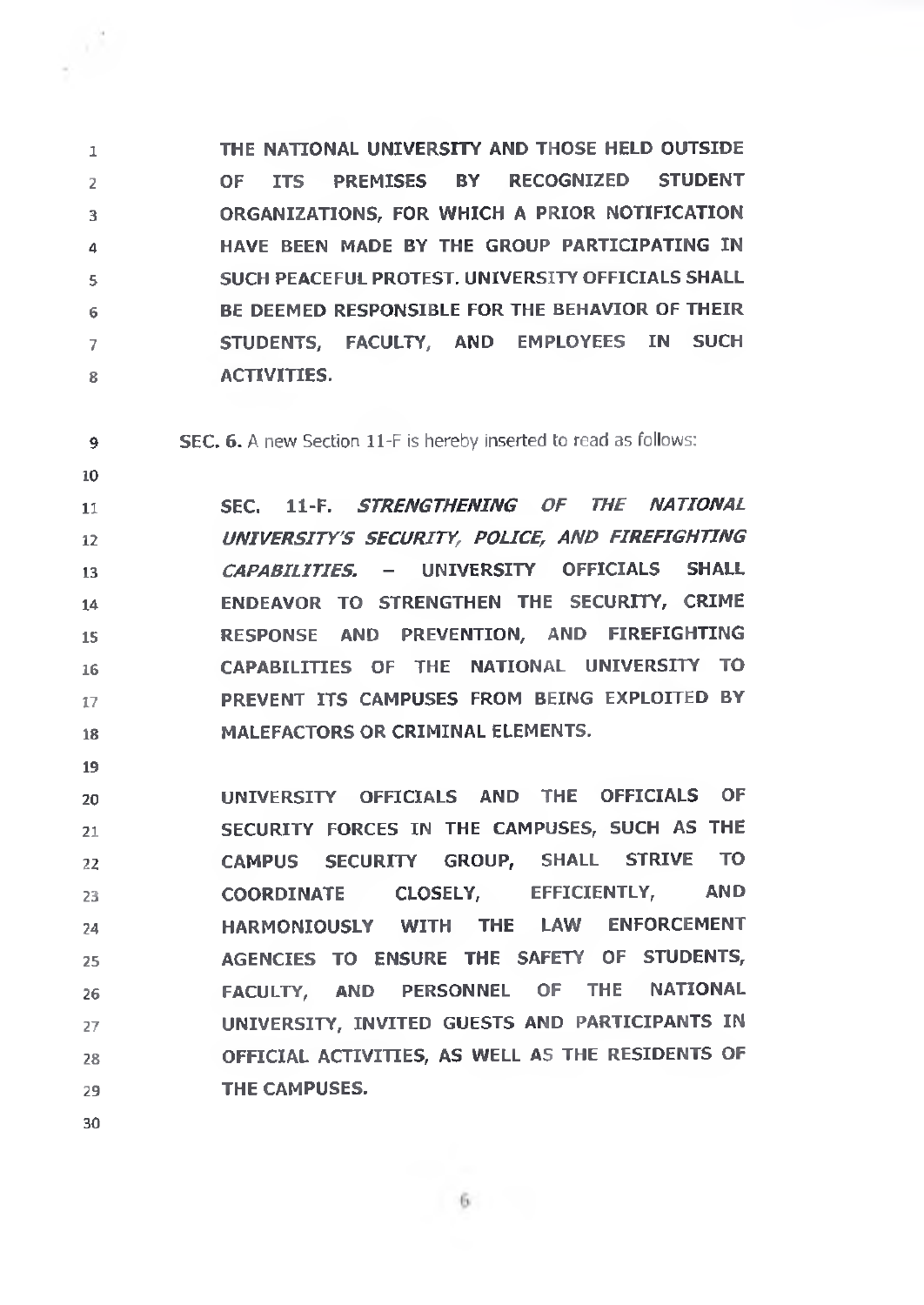**1 2 3 4 5 THE SECURITY FORCES IN THE CAMPUSES SHALL ENGAGE IN JOINT TRAINING AND ENHANCE THE SHARING OF INFORMATION AND OTHER RESOURCES WITH THE LAW ENFORCEMENT AGENCIES TO COMBAT CRIME AND HELP ENSURE LAW AND ORDER ON THE CAMPUSES.**

**7 8 9 10 11 THE UNIVERSITY SECURITY FORCES SHALL REPORT, AS SOON AS POSSIBLE, ALL CRIMES COMMITTED WITHIN THE CAMPUSES TO THE PNP AND RENDER THE NECESSARY ASSISTANCE TO ENSURE THE PROSECUTION OF CRIMINALS.**

**SEC. 7. A new Section 11-G is hereby inserted to read as follows:**

**15 16 17 IS 19 20 21 22 23 24 25 26 27 28 29 30 SEC. 11-G.** *ESTABLISHMENT OF THEJOINT MONITORING GROUP AND CONSTITUENT UNIVERSITY-BASED AND REGIONAL UNIT-BASED JOINT MONITORING GROUPS.* **- THERE SHALL BE ESTABLISHED A NATIONAL UNIVERSITY JOINT MONITORING GROUP, WHICH SHALL BE COMPOSED OF THE VICE-PRESIDENT FOR PUBLIC AFFAIRS OR HIS DULY DESIGNATED REPRESENTATIVE, FACULTY REGENT, STAFF REGENT, STUDENT REGENT, ONE (1) UNIVERSITY ALUMNUS, AND THE FOLLOWING GOVERNMENT OFFICIALS: THE UNDERSECRETARY OF NATIONAL DEFENSE FOR CIVILIAN RELATIONS, AFP JUDGE ADVOCATE GENERAL OR HIS REPRESENTATIVE, THE PNP ASSISTANT CHIEF OF STAFF FOR OPERATIONS, THE PNP DIRECTOR OF THE CIVIL SECURITY GROUP. THE ALUMNUS SHALL BE APPOINTED BYTHE MEMBERS OFTHE JOINT MONITORING GROUP.**

 $7.7$ 

**31**

**6**

**12**

**13**

**14**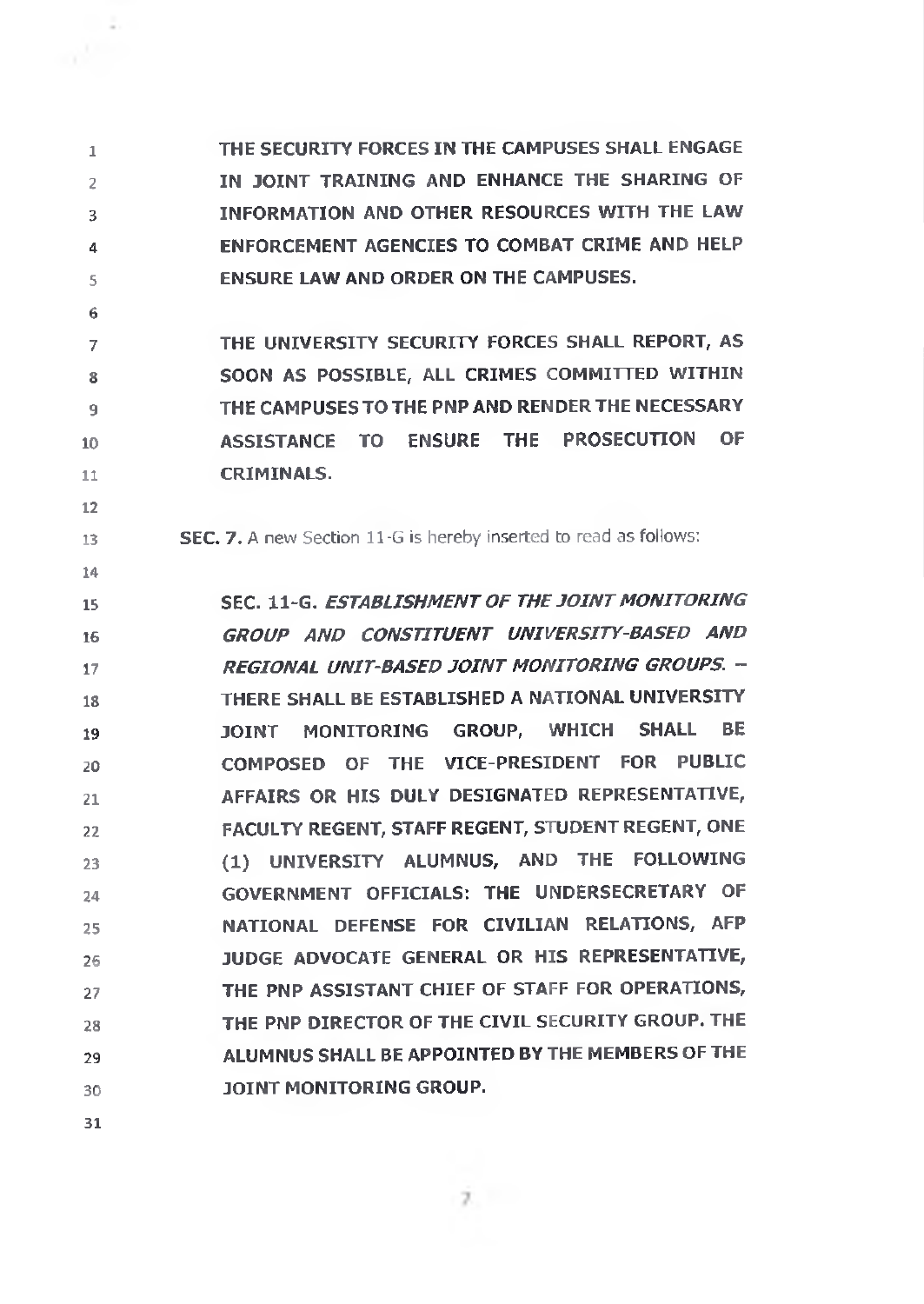**1 2 3 4 5 6 7** 8 9 **10 11 12 13 14 15 THERE SHALL LIKEWISE BE ESTABLISHED, IN EACH CONSTITUENT UNIVERSITY AND REGIONAL UNIT, JOINT MONITORING GROUPS, WHICH SHALL INCLUDE THE CHANCELLOR OF THE CONSTITUENT UNIVERSITY OR THE DEAN OF THE REGIONAL UNIT, OR THEIR RESPECTIVE OFFICERS-IN-CHARGE IN THE EVENT OF THEIR ABSENCE, ONE (1) REPRESENTATIVE EACH FROM THE STUDENTS, FACULTY, PERSONNEL GROUP IN THE CONCERNED UNIT, AND ONE (1) ALUMNUS, TO BE APPOINTED BY THE MEMBERS OF THE RESPECTIVE JOINT MONITORING GROUPS. CONSTITUENT UNIVERSITY-BASED AND REGIONAL UNIT-BASED JOINT MONITORING GROUPS SHALL PROVIDE REGULAR REPORTS TO THE NATIONAL UNIVERSITY JOINT MONITORING GROUP REGARDING COMPLIANCE WITH THE PROVISIONS OF THIS ACT.**

**16**

#### **17 18 19 THE JOINT MONITORING GROUP SHALL MEET AT LEAST TWICE A YEAR TO ENSURE AND DETERMINE COMPLIANCE WITH THE PROVISIONS OF THIS ACT.**

**20 21 22 23 SEC. 8. Implementing Rules and Regulations.** Wittiin sixty (60) days from the effectivity of this Act, upon consultation with relevant stakeholders, the members of the Joint Monitoring Group shall formulate the rules and regulations for the effective implementation of this Act.

24

25 **26 27 SEC.** 9. *Separability Clause.-*If, for any reason, any section, clause, or term of this Act is held to be illegal, invalid, or unconstitutional, such parts not affected by such declaration shall remain in full force and effect.

**28**

**29 30 31 SEC. 10.** *Repealing Clause. -* All laws, presidential decrees, issuances, executive orders, letters of instruction, rules and regulations or any part hereof inconsistent with the provisions of this Act are hereby repealed or modified accordingly.